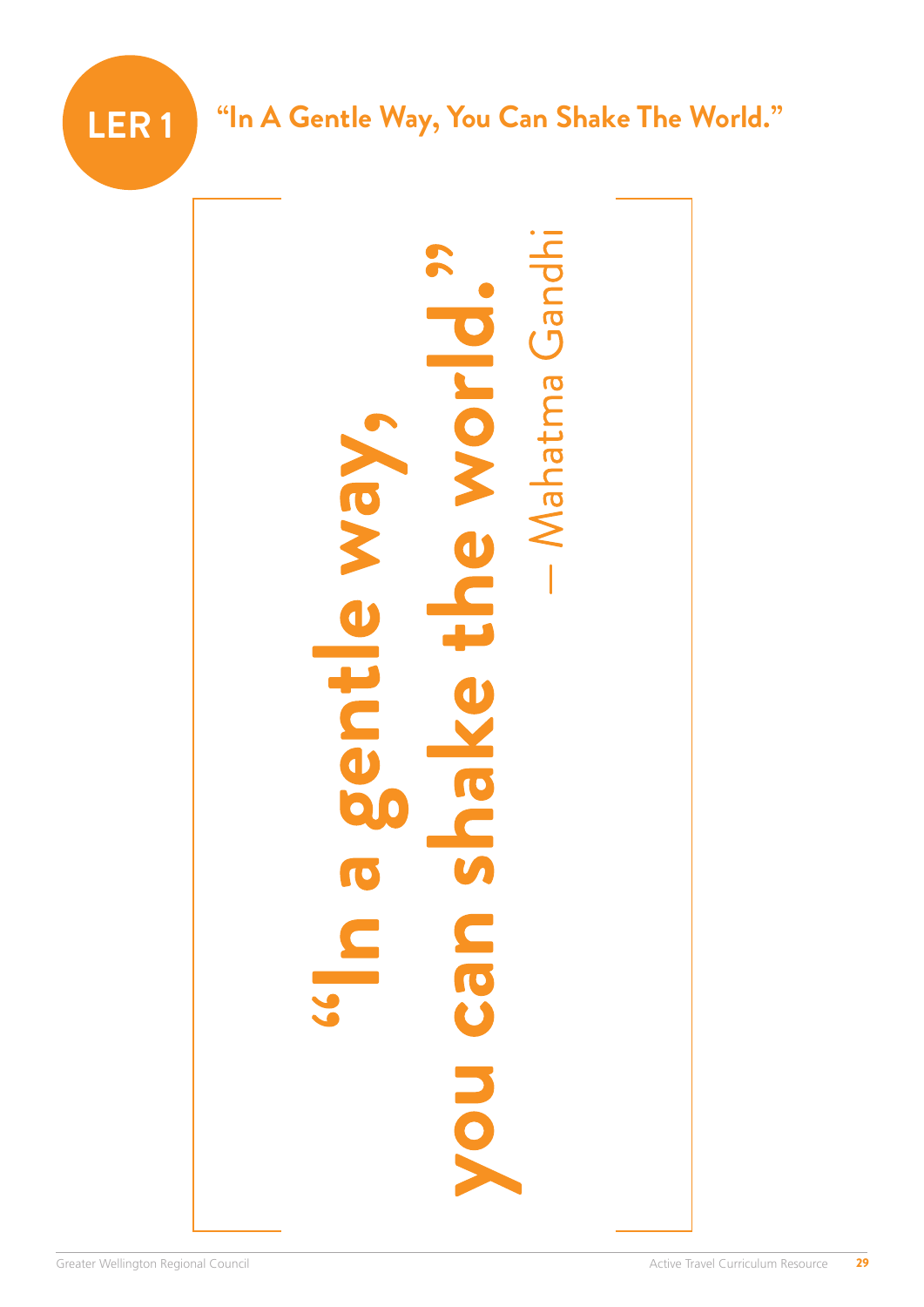# Making a difference one starfish at a time

"Once upon a time, there was a wise man who used to go to the ocean to do his writing. He had a habit of walking on the beach before he began his work.

One day, as he was walking along the shore, he looked down the beach and saw a human figure moving like a dancer. He smiled to himself at the thought of someone who would dance to the day, and so, he walked faster to catch up.

As he got closer, he noticed that the figure was that of a boy, and that what he was doing was not dancing at all. The boy was reaching down to the shore, picking up small objects, and throwing them into the ocean.

He came closer still and called out "Good morning! May I ask what it is that you are doing?"

The boy paused, looked up, and replied "Throwing starfish into the ocean."

"I must ask, then, why are you throwing starfish into the ocean?" asked the somewhat startled wise man.

To this, the boy replied, "The sun is up and the tide is going out. If I don't throw them in, they'll die."

Upon hearing this, the wise man commented, "But, young man, do you not realize that there are miles and miles of beach and there are starfish all along every mile? You can't possibly make a difference!"

At this, the boy bent down, picked up yet another starfish, and threw it into the ocean. As it met the water, he said,

"It made a difference for that one."

— Loren Eiseley

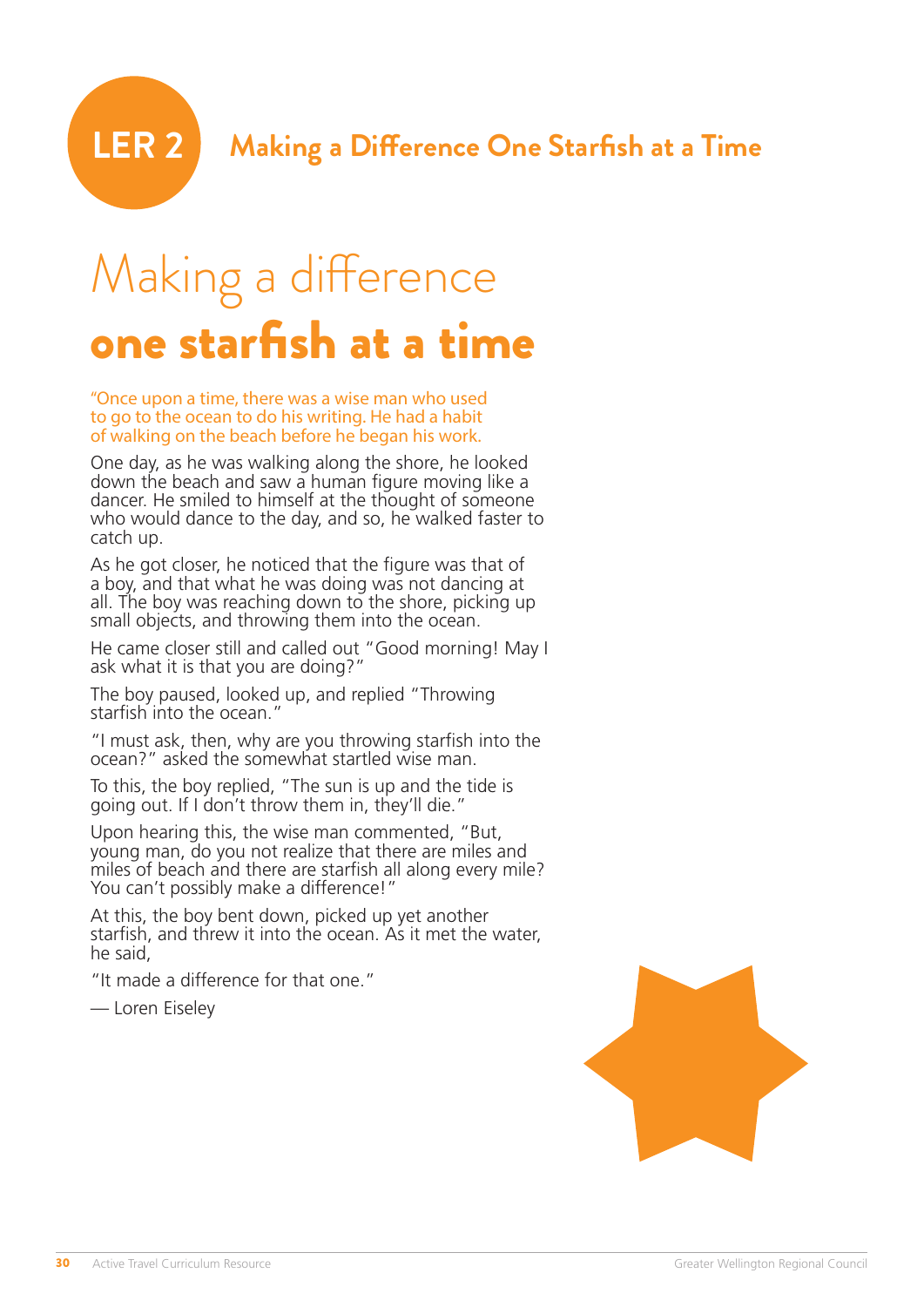

## **Title: Active Travel Action**

ACTIVE TRAVEL ACTION Exercising Kaitiakitanga and Manaakitanga -

Developing your Citizenship Muscles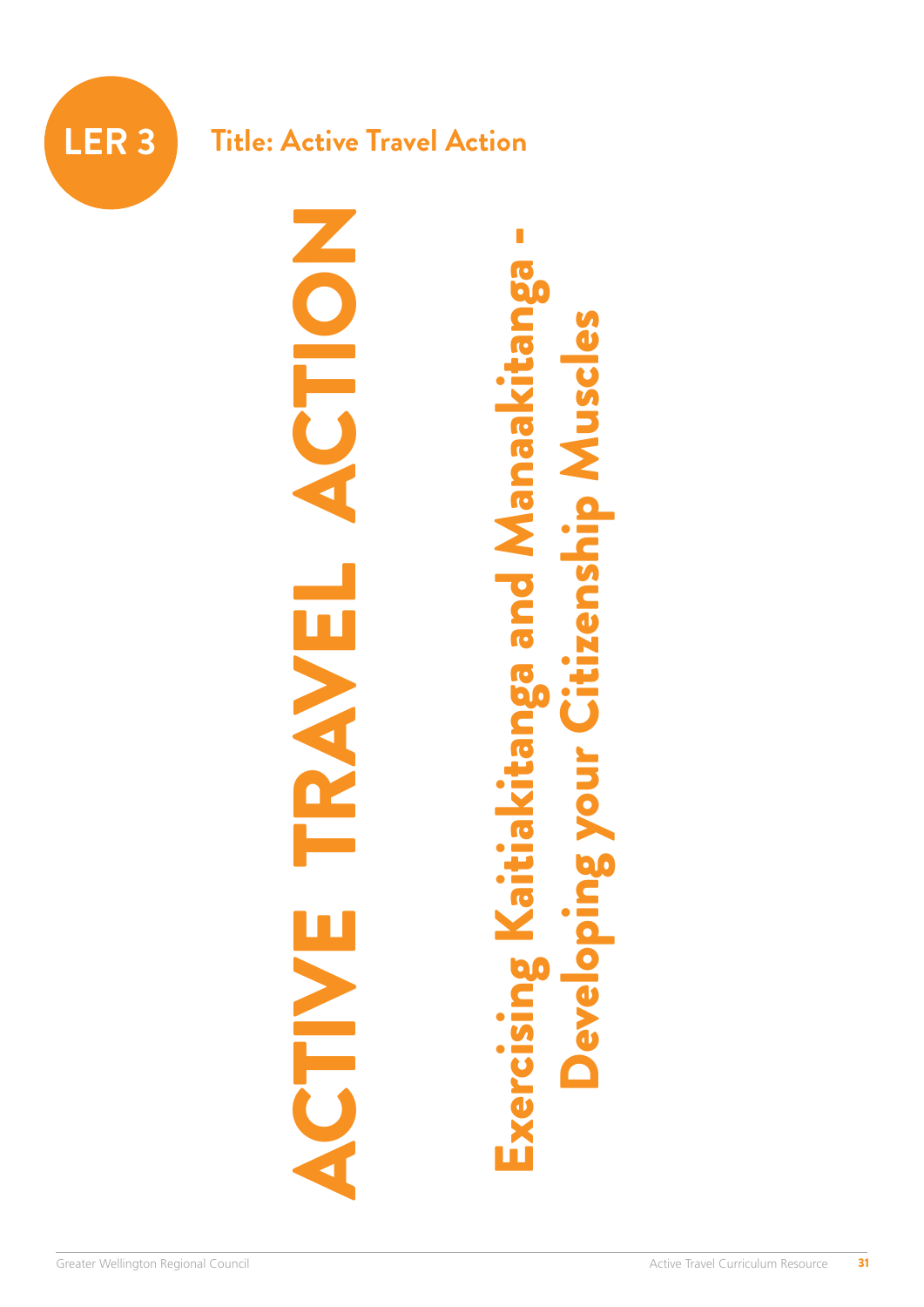# **LER 4 Atua and Pūrākau**

Atua are elemental identities that tell the story of our environment. Children often respond to stories and persona to inspire them to take action for the environment.

| Papatūānuku     | the earth, the mother of all of the elements                       |
|-----------------|--------------------------------------------------------------------|
| Ranginui        | the sky-the father of all the elements                             |
| Tānemahuta      | the male atua of the forest, birds and insects                     |
| Haumiatiketike  | the male atua of uncultivated wild food and ferns                  |
| Rongomātāne     | the male atua of kumara and cultivated foods and the atua of peace |
| Hinepūtehue     | the female atua of gourds and their music and peace                |
| <b>Tangaroa</b> | the male atua of oceans, rivers and lakes                          |
| Hinemoana       | the female atua of oceans, rivers and lakes                        |
| Hinepūkohurangi | the female atua of mist                                            |
| Tawhirimātea    | the male atua of the wind                                          |

### Picture books

- In the Beginning Peter Gossage (Scholastic NZ Ltd 2001)
- Nga Atua Robyn Kahukiwa (Mauri Tü 2012)
- Children of Earth and Sky Retold by Pita Graham (Maori Nature Traditions Series 1995)
- Counting the Stars Four Mäori Myths Gavin Bishop (Random House 2009)
- Illustrated Mäori Myths and Legends Queenie Rikihana Hyland (Penguin Group (NZ) 2010)
- Ron Bacon 1995 series of Maori myths.

### Links

- Rangi and Papa püräkau Wikipedia
- Story of Tawhirimätea TKI
- Mäori Creation Traditions Te Ara Encyclopedia NZ
- Tales from the Mythologies of Creation, Maui and Aoraki YouTube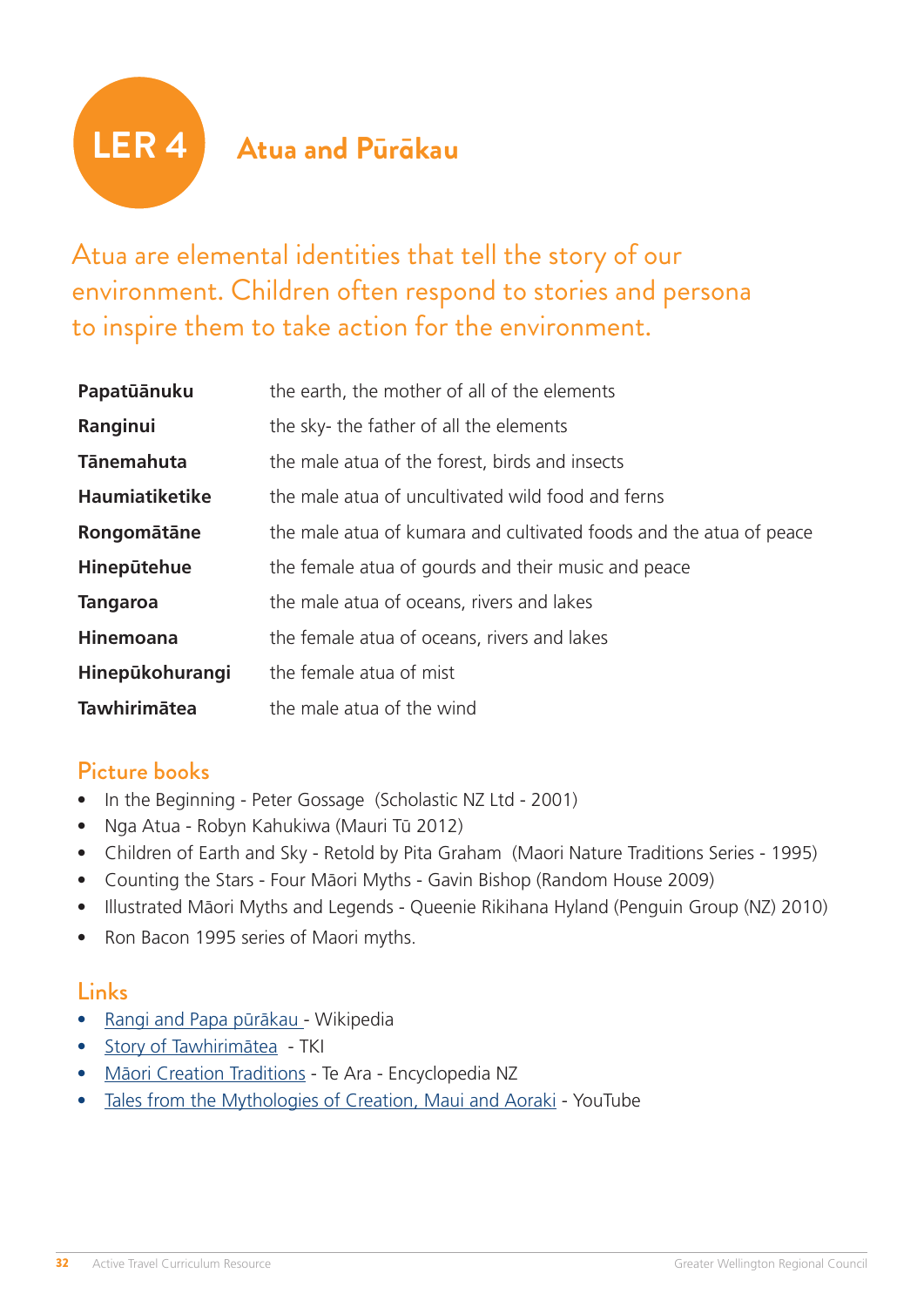

**LER 5 Different Ways Of Travelling Will Have Different Effects On The Natural Environment**

> **•What do you know about how people**  do you know about how people **travel from home to school or work ? USC**  $\mathbf{C}$ **PC** What o

**•How might this affect the natural**  patura **environment - more specifically the domains of Ranginui and**  affect the more sp **Papatuanuku ? Hant** Papatu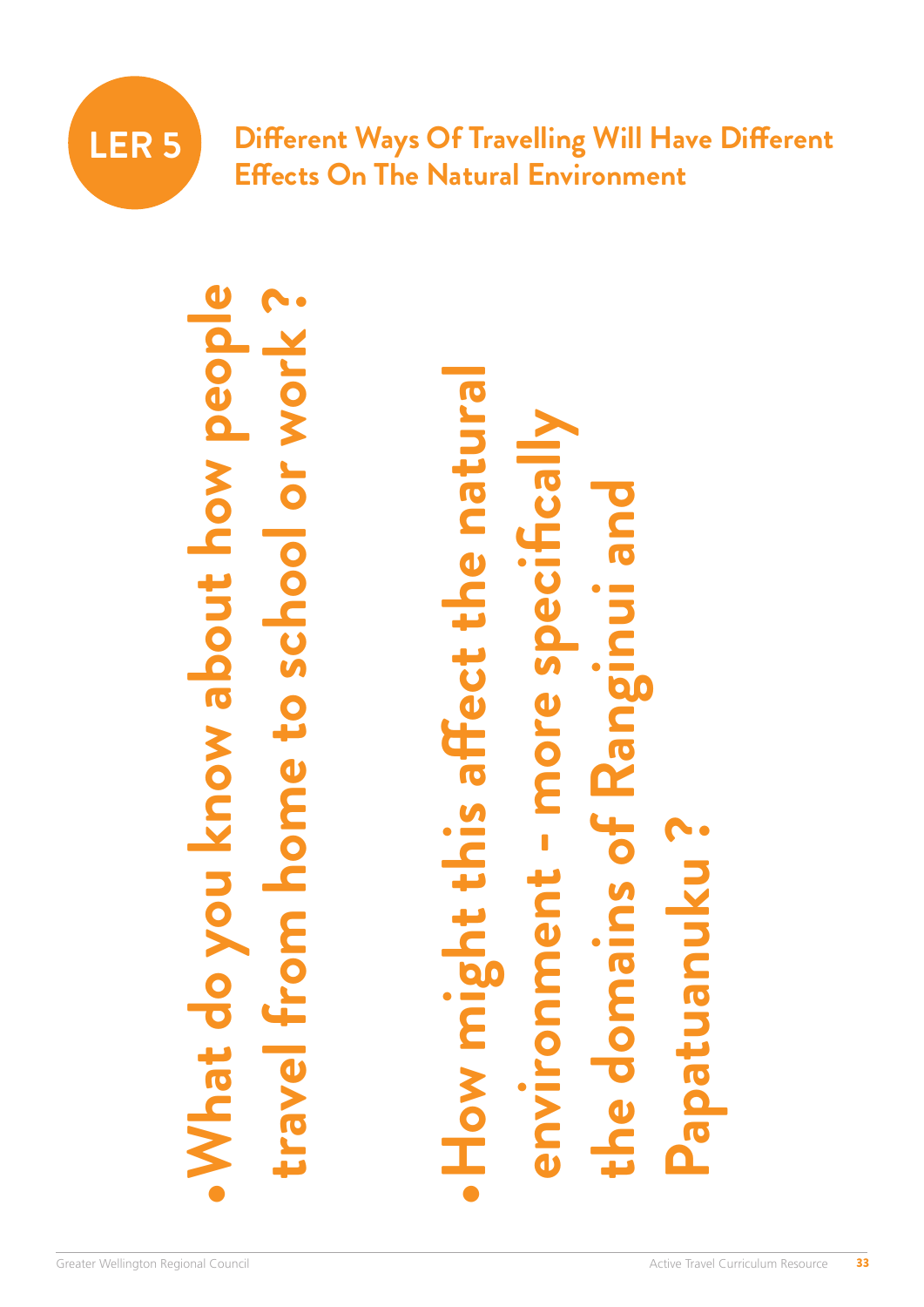

# Concept Mapping - Everything is Connected

In groups of 2-3 cut out the words, spread out and stick onto a large blank piece of paper.

- Use a blue pen to draw an arrow to show how these words are connected in a positive way you may name the relationship using the words below eg. helps / supports / increases. The lines might go both ways.
- Use a red pen to draw an arrow where these words are connected in a negative way.



| Relationship words to use - some examples |                                                           |
|-------------------------------------------|-----------------------------------------------------------|
| Positive connecting words                 | - Helps<br> - Gives life to<br>- Supports<br>- Is fun for |
| Negative connecting words                 | - Harms<br>- Increases<br>- Decreases<br>- Causes         |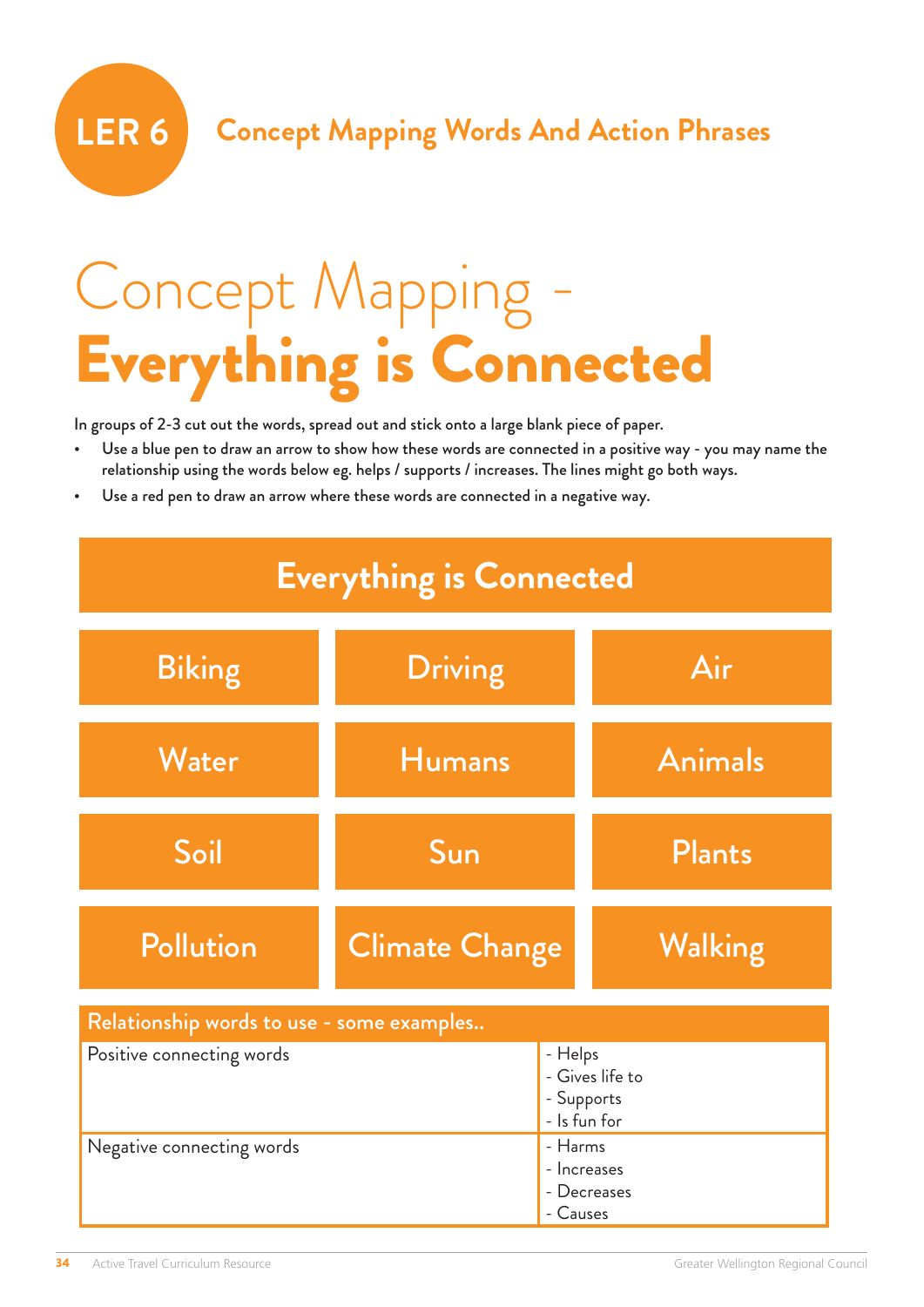# **LER 7 Art Rubric for Using Our Senses**

## **Learning Intentions:**

- Portray my feelings and experiences about my outdoor environment through a piece of visual art.
- Use peer assessment to enrich my perspective of what others experience.

# **Art : Visual Arts : Developing Ideas**

|                   | Level 1<br>Investigate visual<br>ideas in response to a<br>variety of motivations,<br>observation and<br>imagination. | Level <sub>2</sub><br>Investigate and<br>develop visual ideas in<br>response to a variety of<br>motivations, observation<br>and imagination. | Level 3<br>Develop and revisit<br>visual ideas, in<br>response to a variety of<br>motivations, observation,<br>and imagination,<br>supported by the study<br>of artists' works. | Level 4<br>Develop and revisit<br>visual ideas, in<br>response to a variety of<br>motivations, observation,<br>and imagination,<br>supported by the study<br>of artists' work. |
|-------------------|-----------------------------------------------------------------------------------------------------------------------|----------------------------------------------------------------------------------------------------------------------------------------------|---------------------------------------------------------------------------------------------------------------------------------------------------------------------------------|--------------------------------------------------------------------------------------------------------------------------------------------------------------------------------|
| <b>Beginning</b>  | Included one thing I<br>noticed on the way to<br>school.                                                              | Included at least one<br>thing I noticed on the<br>way to school and<br>showed how I felt on the<br>journey.                                 | Included at least one<br>thing I noticed on the<br>way to school and<br>showed how I felt on the<br>journey.                                                                    | Included at least one<br>thing I noticed on the<br>way to school and<br>showed how I felt on the<br>journey.                                                                   |
| <b>Proficient</b> | Included at least one<br>thing I noticed on the<br>way to school and<br>showed how I felt on the<br>journey.          | Included two or more<br>things I noticed on<br>the way to school and<br>showed how I felt about<br>the journey.                              | Included several things<br>I noticed on the way to<br>school and showed how<br>I felt about the journey.                                                                        | Included several things<br>I noticed on the way to<br>school and showed how<br>I felt about the journey.                                                                       |
| <b>Achieved</b>   | Included two or more<br>things I noticed on<br>the way to school and<br>showed how I felt about<br>the journey.       | Included several things<br>I noticed on the way to<br>school and showed how<br>I felt about the journey.                                     | Included several things<br>I noticed on the way to<br>school and showed how<br>I felt about the journey.<br>I can explain how my<br>work is like other artists.                 | Included several things<br>I noticed on the way to<br>school and showed how<br>I felt about the journey.<br>I can explain how my<br>work is like other artists.                |

# **Art: Visual Arts : Communicating and Interpreting**

|                   | Level 1<br>Share the ideas,<br>feelings, and stories<br>communicated by their<br>own and others' objects<br>and images. | Level 2<br>Share the ideas,<br>feelings, and stories<br>communicated by their<br>own and others' objects<br>and images.   | Level 3<br>Describe the ideas<br>their own and others'<br>objects and images<br>communicate.                              | Level 4<br>Explore and describe<br>ways in which meanings<br>can be communicated<br>and interpreted in their<br>own and other's work. |
|-------------------|-------------------------------------------------------------------------------------------------------------------------|---------------------------------------------------------------------------------------------------------------------------|---------------------------------------------------------------------------------------------------------------------------|---------------------------------------------------------------------------------------------------------------------------------------|
| <b>Beginning</b>  | Share what is in my<br>picture.                                                                                         | Share what is in my<br>picture and what I see in<br>someone else's.                                                       | Share a story from my<br>picture and from what I<br>see in someone else's.                                                | Share a story from my<br>picture and from what I<br>see in someone else's.                                                            |
| <b>Proficient</b> | Share what is in my<br>picture and what I see in<br>someone else's.                                                     | Share a story from my<br>picture and from what I<br>see in someone else's.                                                | Share how I think<br>someone else felt about<br>their journey to school<br>and what showed me<br>that from their picture. | Share how I think<br>someone else felt about<br>their journey to school<br>and what showed me<br>that from their picture.             |
| <b>Achieved</b>   | Share a story from my<br>picture and from what I<br>see in someone else's.                                              | Share how I think<br>someone else felt about<br>their journey to school<br>and what showed me<br>that from their picture. | Compare the different<br>ways people have<br>communicated their<br>experiences and feelings.                              | Compare the different<br>ways people have<br>communicated their<br>experiences and feelings.                                          |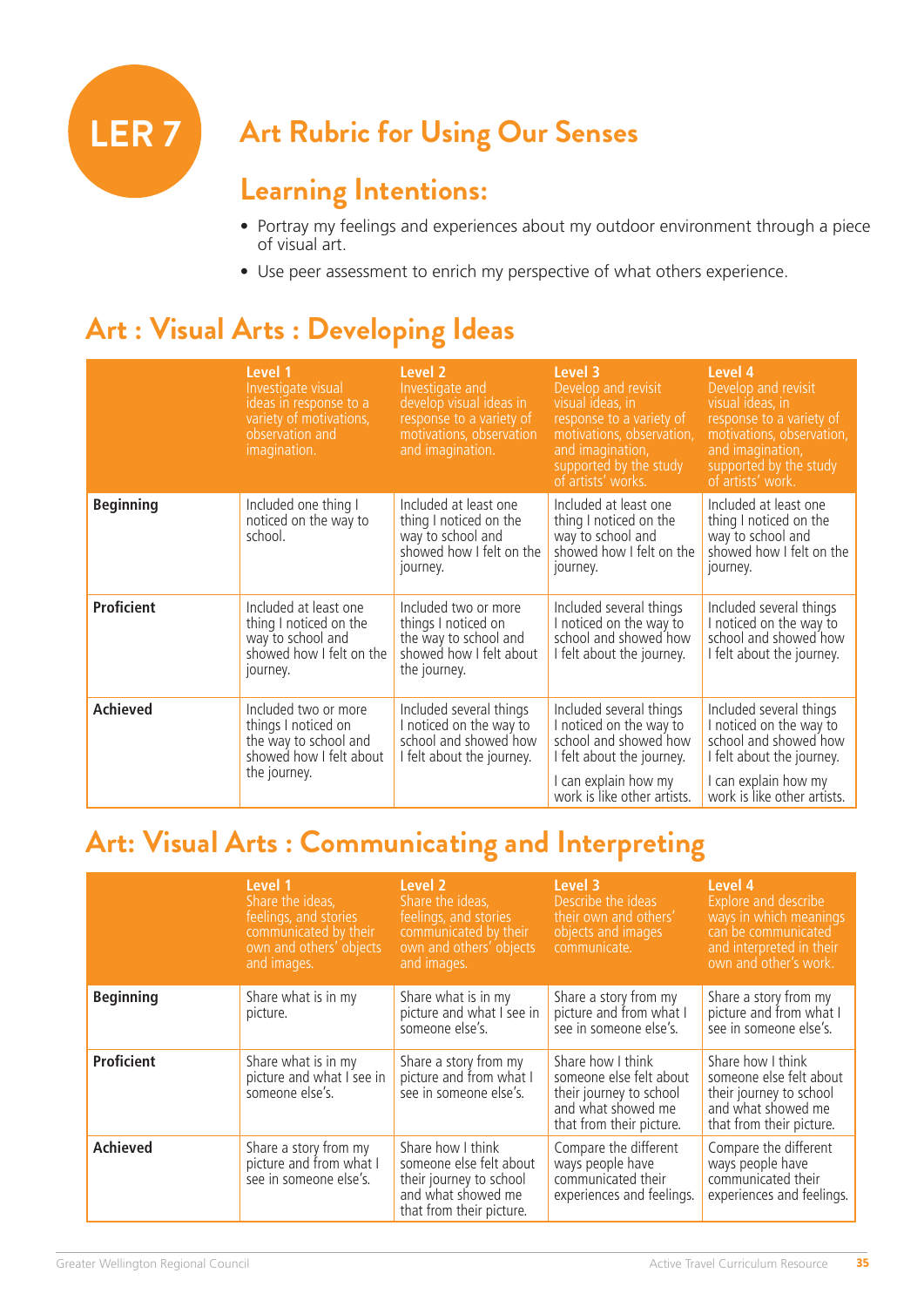

**Name:**

**Date:**

Use the **Art Rubric for Using our Senses** to assess yours and your partner's work.

## **1. Your Artwork - Name:**

**Developing Ideas:**  Level: Beginning / Proficient / Achieved

#### **Communicating and Interpreting:**  Level: Beginning / Proficient / Achieved

Add a comment about what you liked and what you would do differently next time.

## **2. Partners Artwork - Name:**

#### **Developing Ideas:**

Level: Beginning / Proficient / Achieved

#### **Communicating and Interpreting:**

Level: Beginning / Proficient / Achieved

Add a comment about what you liked and ask a question to clarify about the feeling or ideas they portrayed in the artwork.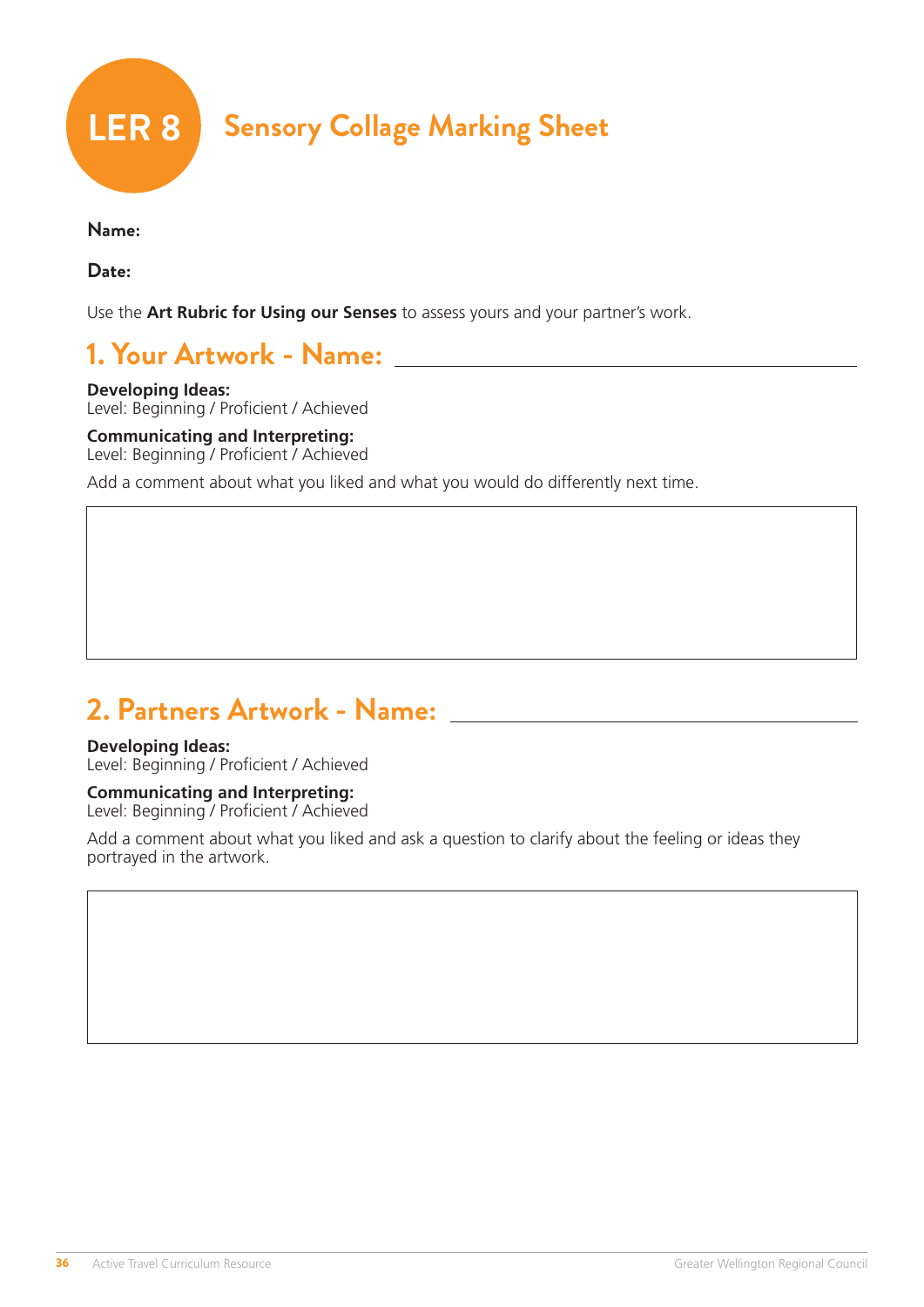

# **LER 9 Pictures of Unusual Journeys to School**

#### HORSE: Gladwyne teen takes unusual transportation to Haverford School

http://www.philly.com/philly/news/year-in-review/20100916 Gladwyne teen takes unusual transportation to Haverford School.html?photo 9

#### BOAT: Yellow Boat of Hope Foundation

http://www.wazzuppilipinas.com/2014/06/social-innovators-interview-with-jay.html

### HELICOPTER: Wellesley College School Run Challenge

http://www.stuff.co.nz/dominion-post/capital-life/69630295/james-spices-up-the-school-run-to-helpbaby-mila

#### SNOW: Europe under snow 2010. Netherlands - Cyclists ride on snowy roads

https://www.theguardian.com/weather/gallery/2010/dec/17/europe?picture=369853817

FLYING FOX: 20 most dangerous and unique routes kids take to get to school

http://kid101.com/20-most-dangerous-and-unique-routes-kids-take-to-get-to-school/

BULL: 20 most dangerous and unique routes kids take to get to school

http://kid101.com/20-most-dangerous-and-unique-routes-kids-take-to-get-to-school/

TRAIN: In Japan, first graders travel solo to school on the train

http://www.cbsnews.com/news/japanese-young-children-solo-commute-subway-school/

#### Traveling to School: A Global Back-to-School Mini-Unit

https://www.scholastic.com/teachers/blog-posts/alycia-zimmerman/traveling-school-global-back-schoolmini-unit/

#### VIDEOS

On The Way to School Documentary Trailer

https://www.youtube.com/watch?v=eIsQ0B43Q9Y

#### Yellow School Boats

https://www.youtube.com/watch?v=6gubMaWgaYg

#### Cliff Climbing to School

https://www.youtube.com/watch?v=iDZIriLSjT8

### This is the way we go to school – book

https://www.youtube.com/watch?v=1eBZAh1lN2E

#### How will I get to school this year – book

https://www.youtube.com/watch?v=Pgap\_j812WE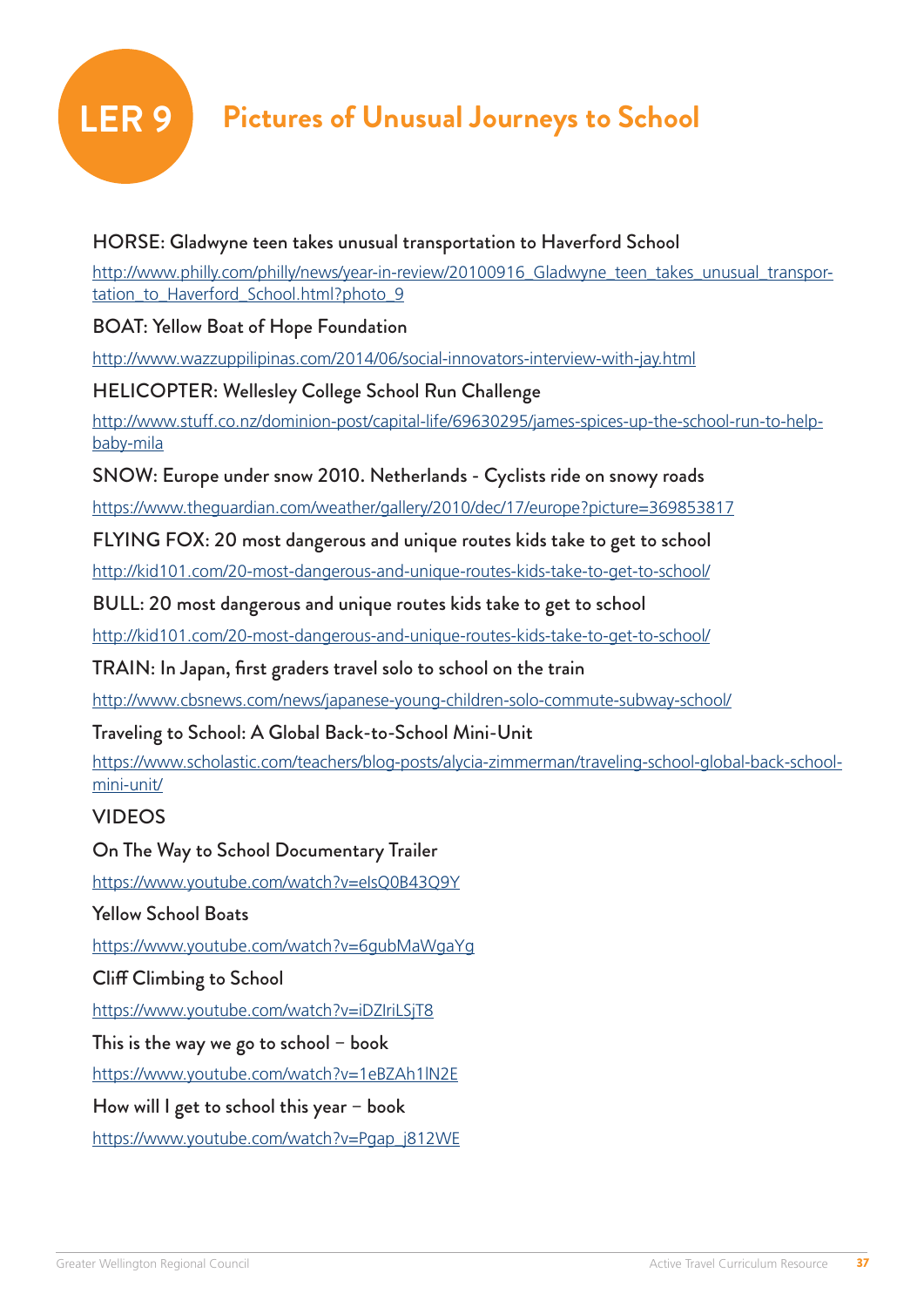

# **LER 10 Historical Travel Kit**

### **Images**

Digital NZ Stories: Historical Travel to School https://digitalnz.org/stories/5b1881a5fb002c0d026868d6

# **Stories and articles**

Some of these links are directly related to historical travel to school.

Others have other information about schooling and you will need to scan to find the relevant place.

http://www.teara.govt.nz/en/photograph/16504/school-bus-1940s

http://www.teara.govt.nz/en/country-schooling

http://www.teara.govt.nz/en/childrens-play/page-3

http://www.teara.govt.nz/en/community-contribution/40843/riding-to-school-on-great-barrier-island-1950s

http://www.teara.govt.nz/en/photograph/40502/getting-kids-to-school

http://www.teara.govt.nz/en/community-contribution/27352/a-pinedale-childhood

http://www.nzhistory.net.nz/media/photo/going-school-train

http://www.teara.govt.nz/en/community-contribution/31506/little-river-school-canterbury

http://www.teara.govt.nz/en/community-contribution/28273/kahuika-school-in-the-catlins

http://www.teara.govt.nz/en/nga-waewae-tapu-maori-exploration

https://education.nzta.govt.nz/news/national/new-zealands-school-patrols-some-history

Movin'March: Interview with Hutt City Mayor

https://www.movinmarch.com/single-post/2010/06/01/Hutt-Central-School-Meet-the-Mayor

#### Movin March: Interview of Local Personalities

https://www.movinmarch.com/single-post/2014/04/01/Back-in-Time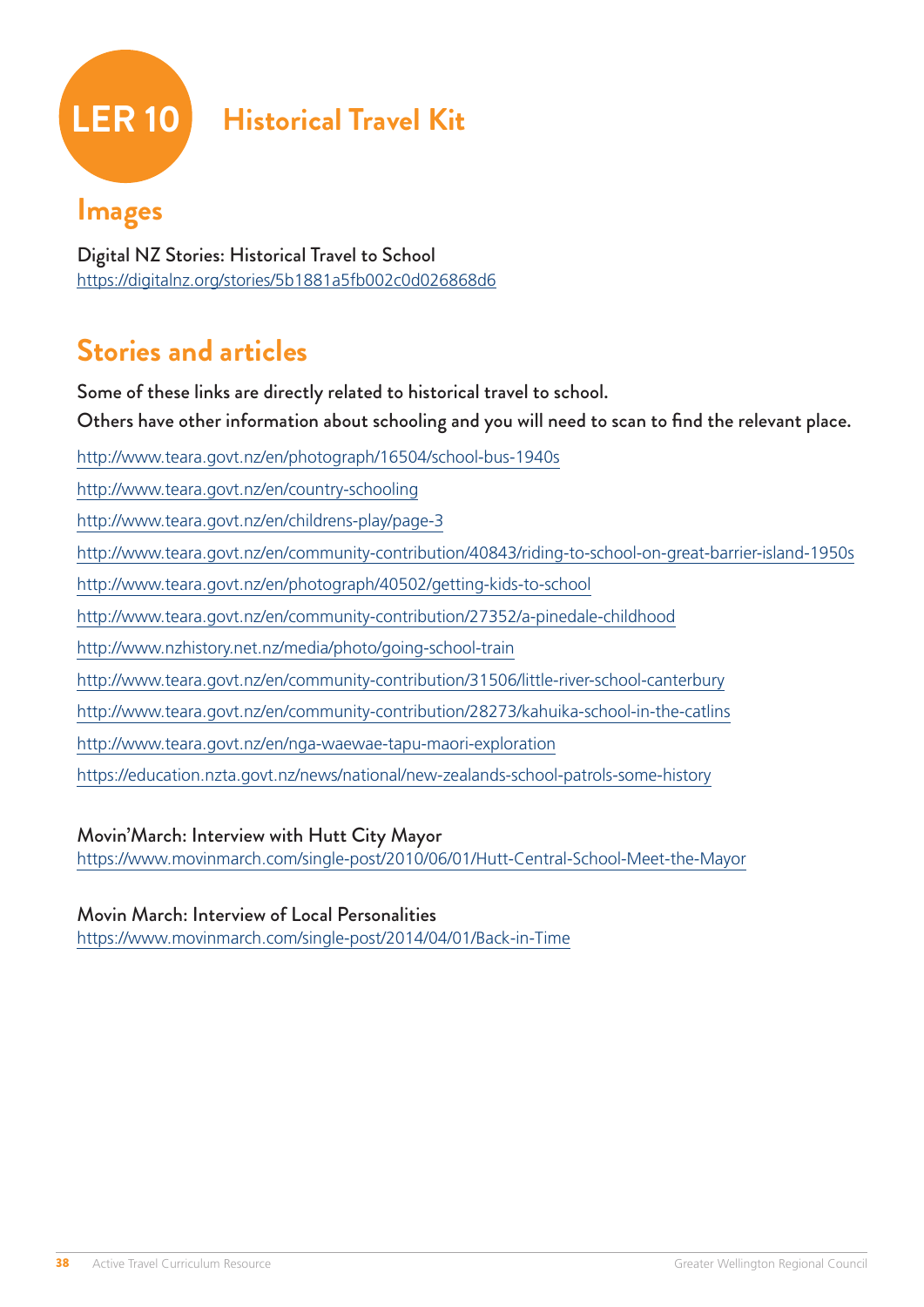

# **LER 11 Historical Travel Interview Questions**

"At school we are researching how people used to travel to school. Would you mind spending some time with me to answer some questions about your journeys to school?"

| Name of person:                                                              |  |
|------------------------------------------------------------------------------|--|
| Their relationship to you:                                                   |  |
| Their age:                                                                   |  |
| Describe where you lived<br>when you were aged 8-12<br>years?                |  |
| How did you travel from<br>home to school?                                   |  |
| How far did you have to travel<br>and how long did it take?                  |  |
| What sorts of things did you<br>see, smell or hear on your way<br>to school? |  |
| How did the weather affect<br>how you travelled to school?                   |  |
| What was good about the way<br>you travelled to school?                      |  |
| What was not good about the<br>way you travelled to school?                  |  |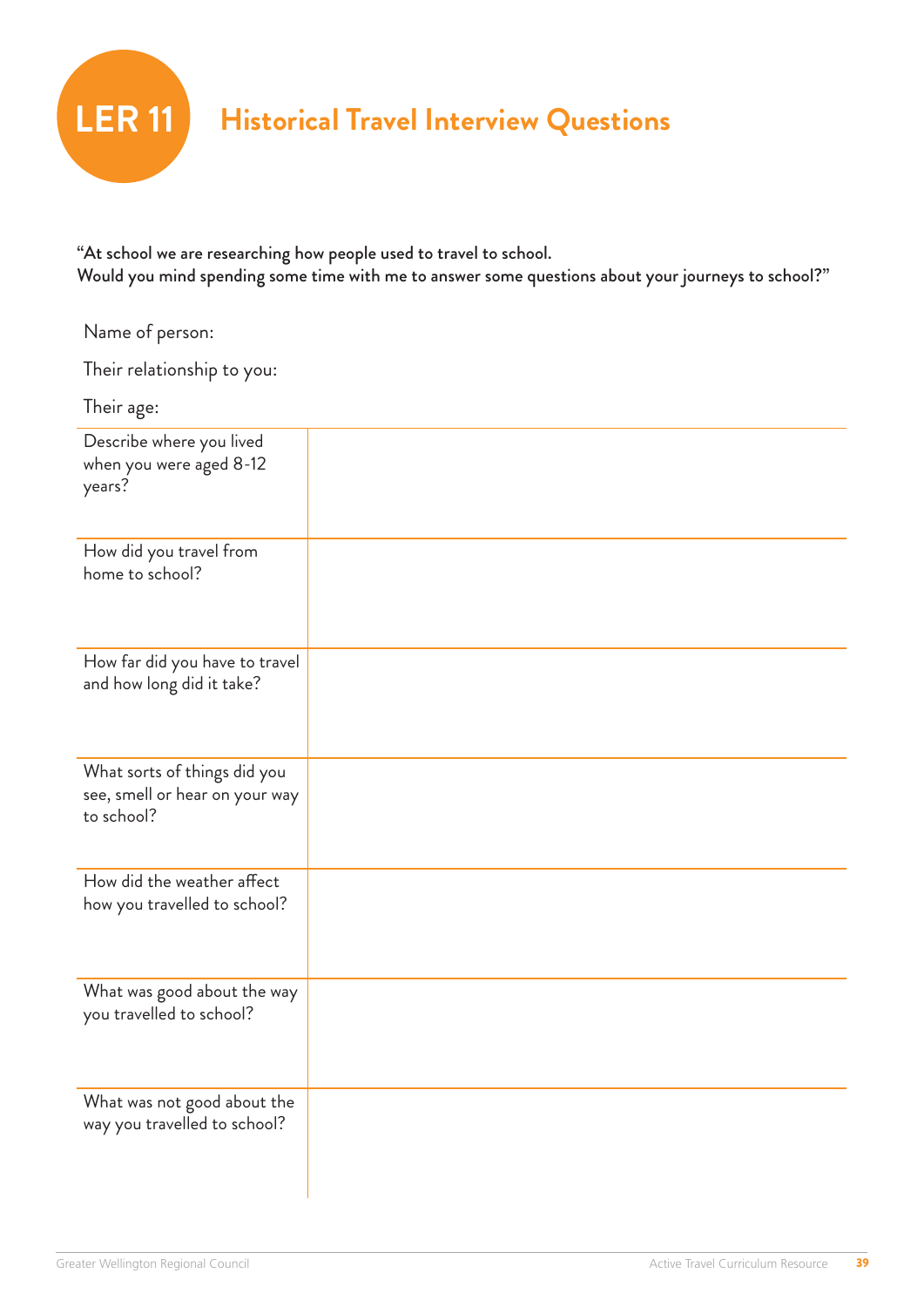

# **LER 11 Historical Travel Interview Questions (continued)**

| What skills did you need on<br>your way to school? How did<br>you keep safe?                               |  |
|------------------------------------------------------------------------------------------------------------|--|
| How did you think / feel about<br>your way of travelling to<br>school?                                     |  |
| Have you got any interesting<br>stories of things that<br>happened to you on the way<br>to or from school? |  |
| Other questions:                                                                                           |  |
|                                                                                                            |  |
|                                                                                                            |  |
|                                                                                                            |  |
|                                                                                                            |  |
|                                                                                                            |  |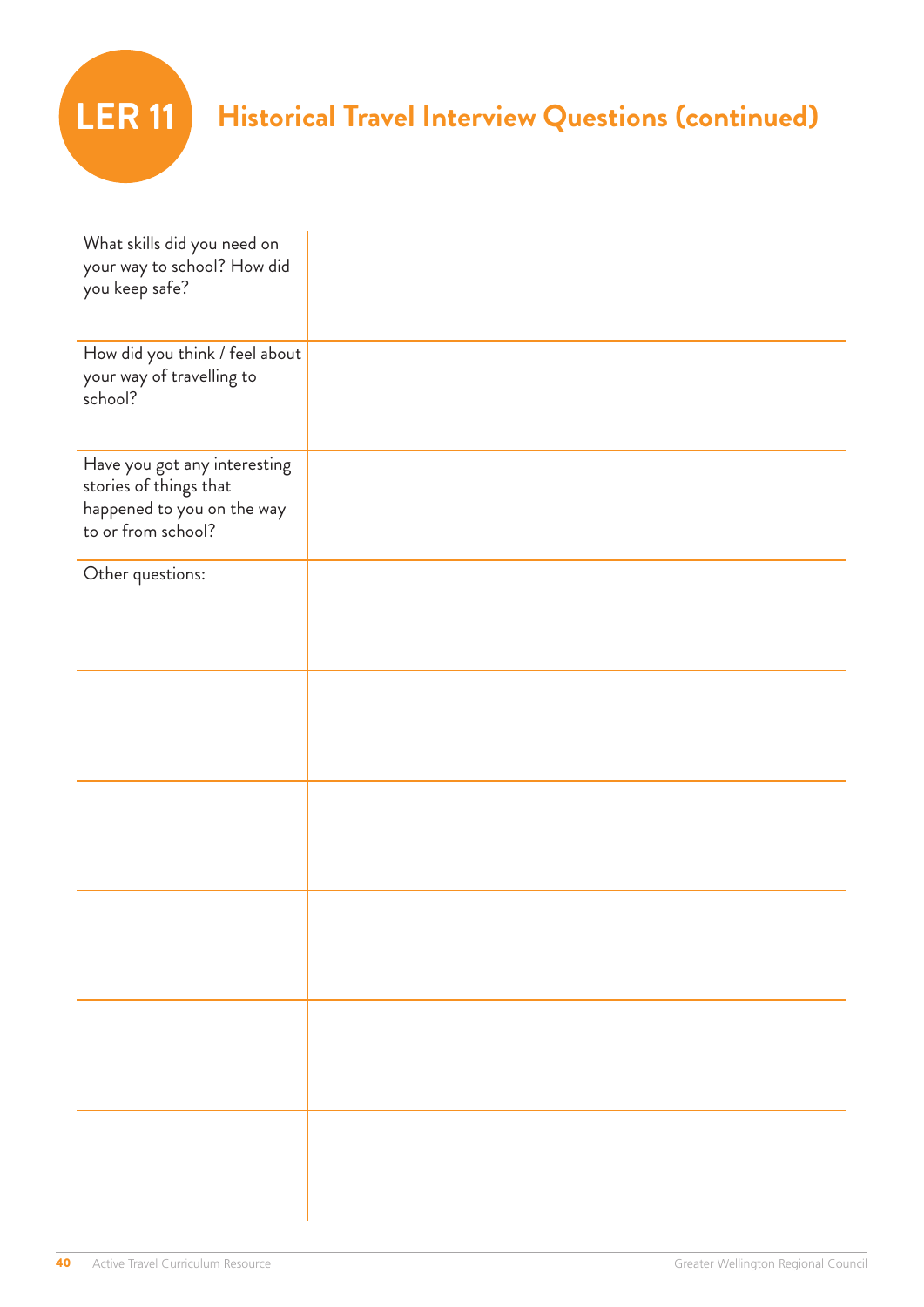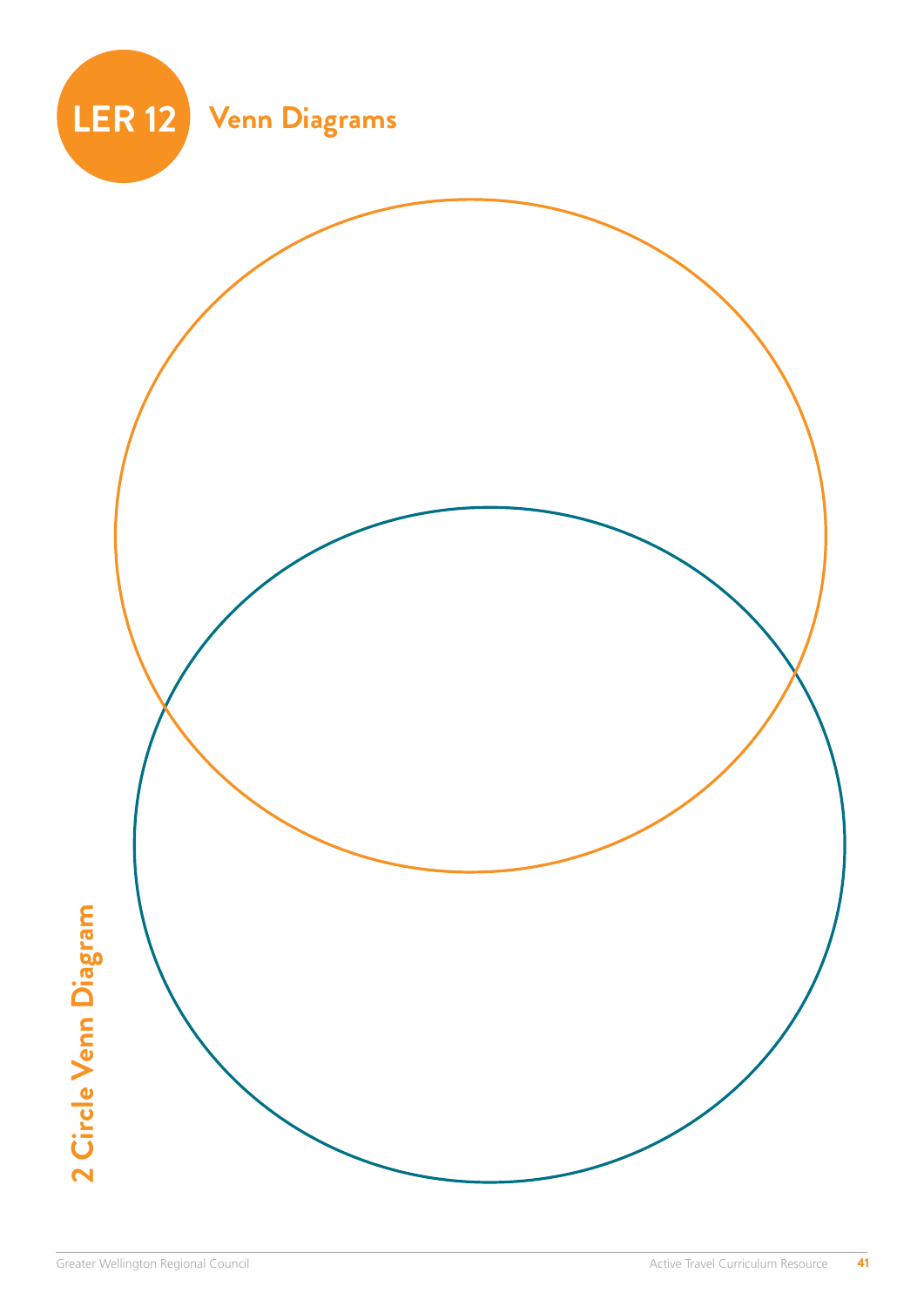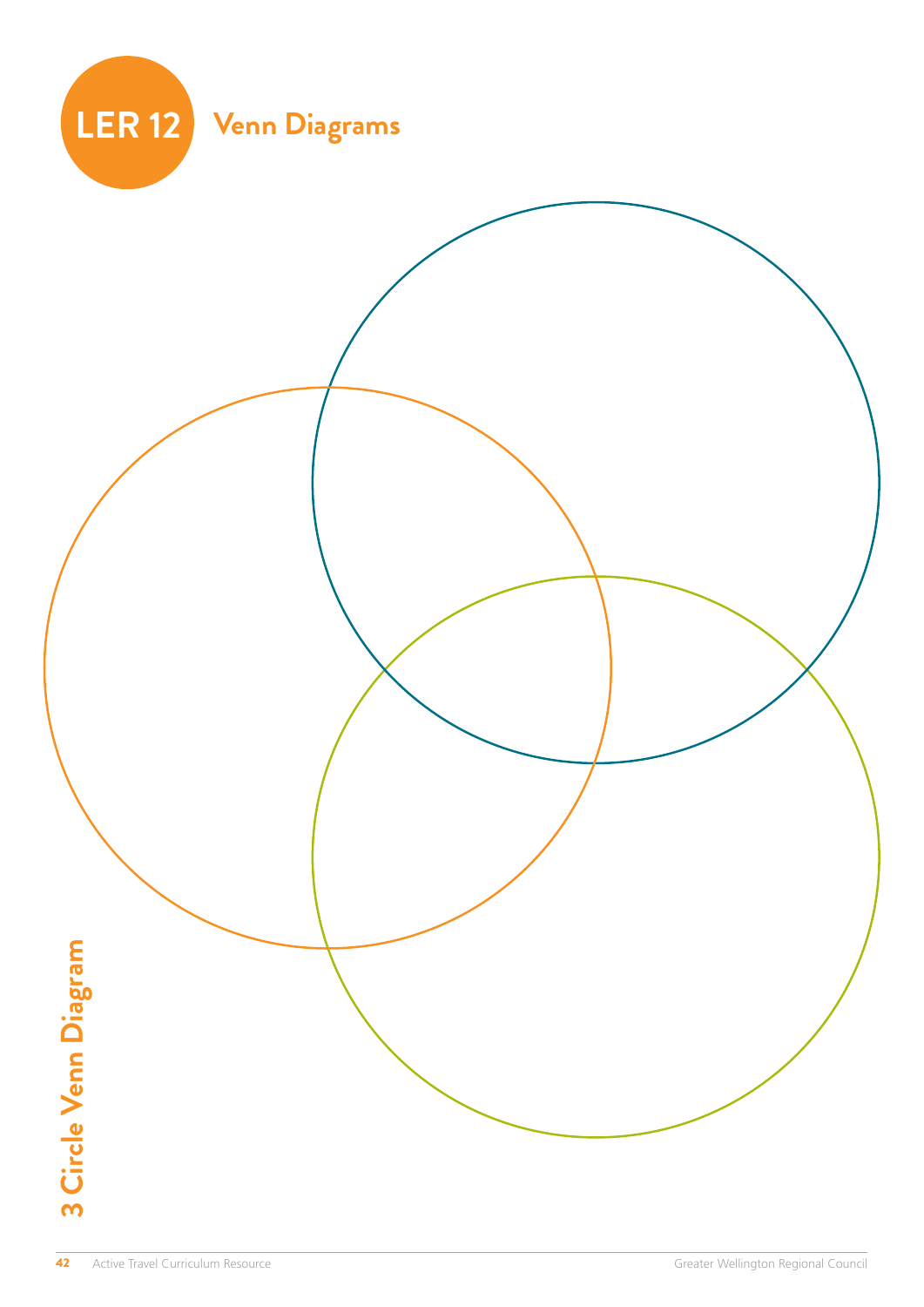

# **LER 13 Time Travel Story - He Pūrakau o Kaieke Wä**

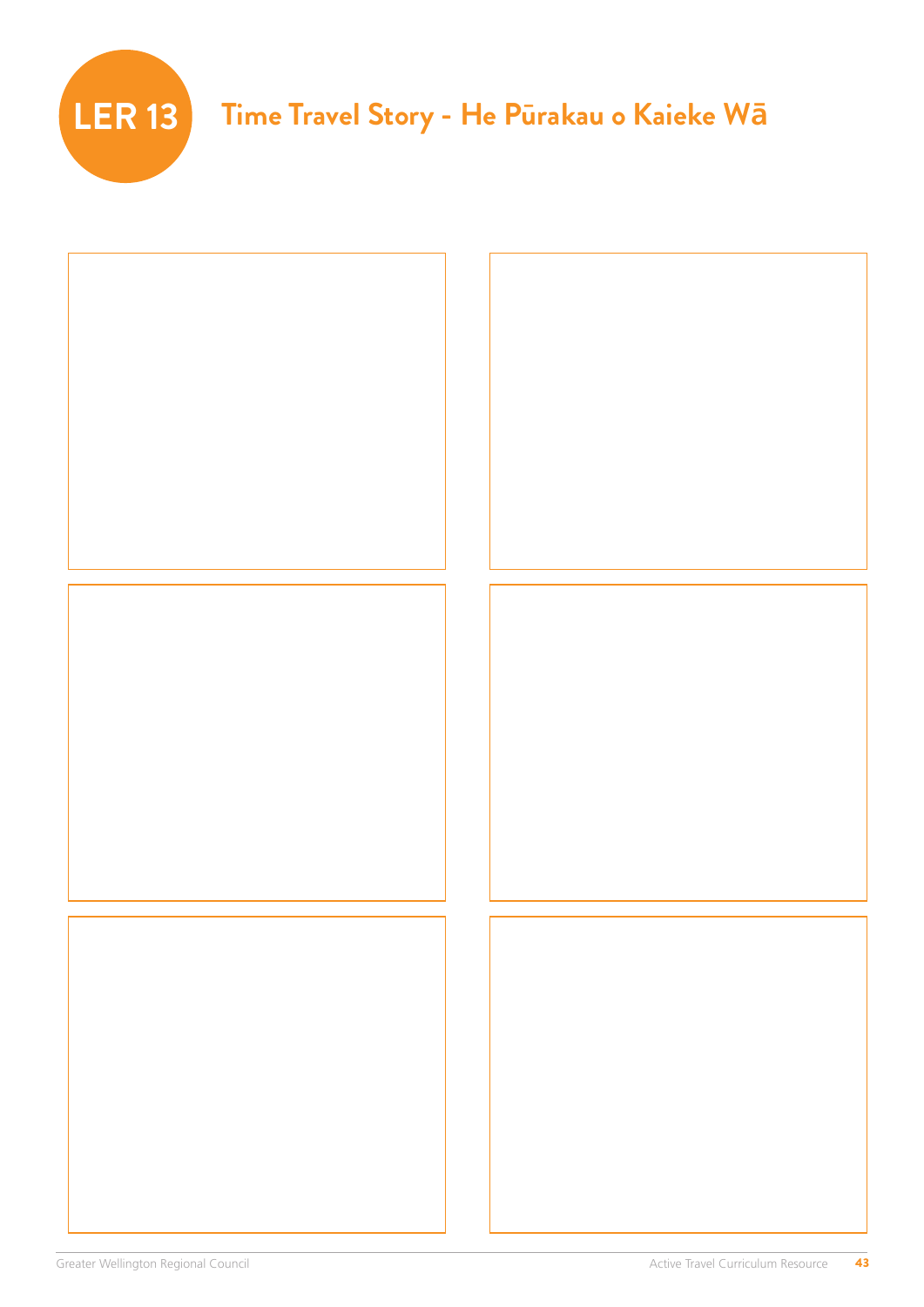

"Welcome to ..................................................

Ko .............. toku ingoa. (name)

Today we are talking to a very special guest .......................................... , an expert about travelling to school using more active methods.

Kia ora and welcome to .............................................. .

.......................................................... can you tell me why walking, biking, scootering and skateboarding to school is good for you?

How it is good for your family / whānau?

What about your school / kura?

And your community / hapori?

So how will active travel benefit Ranginui and Papatuanuku?

How is it good for the population on our planet?

On a personal level how often do you get to choose how you travel to school ?

If you were thinking about your whānau what affects this choice?

If you had to choose an active method of travelling to school what would be your first choice?